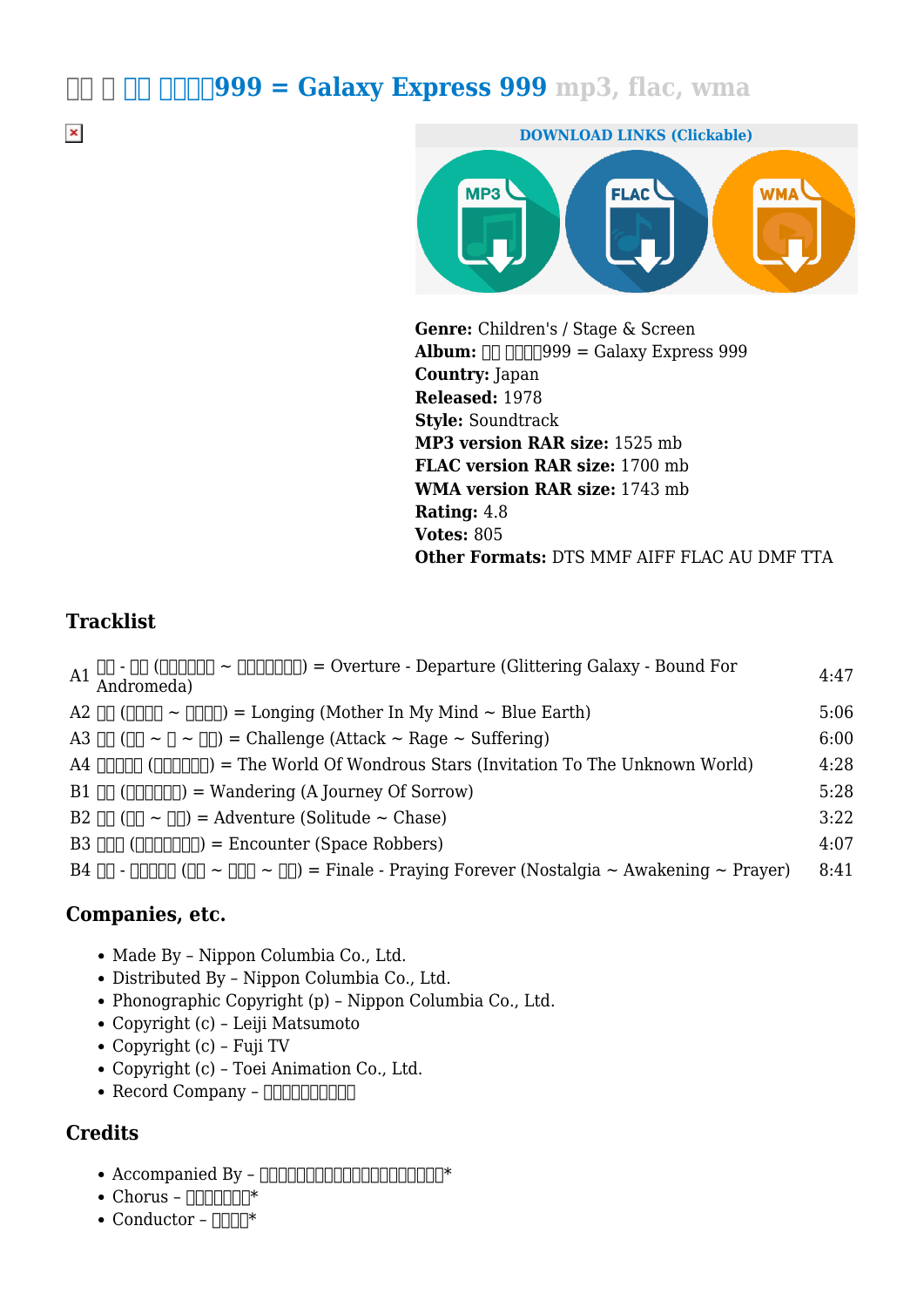- $\bullet$  Illustration  $\Pi\Pi\mathbb{T}^*$ ,  $\Pi\Pi\Pi$
- $\bullet$  Scat  $\Box$

## **Notes**

Released with obi and insert.

 $\circ$  0000 / 0000 / 0000

Kumikyoku Ginga Tetsudo Suri Nain (Three Nine) A1: Jokyoku - Tabidachi (Kirameku Ginga ~ Andoromeda (Andromeda) E) A2: Bojo (Haha No Omokage ~ Aoi Chikyu) A3: Chosen (Shugeki ~ Ikari ~ Kuno) A4: Fushigi Na Sasoi (Michi E No Sasoi) B1: Sasurai (Kanashimi No Tabiji) B2: Boken (Kodoku ~ Tsuiseki) B3: Deai (Uchu No Dozokutachi) B4: Shukyoku - Towa No Inori (Bokyo - Mezame - Inori)

# **Barcode and Other Identifiers**

- Matrix / Runout (Label, side A): CO-7014A
- Matrix / Runout (Label, side B): CO-7014B
- Matrix / Runout (Runout, side A, stamped):  $CO-7014A-1 \Box \Box A8$
- Matrix / Runout (Runout, side B, stamped): CQ-7014B-1  $\Box$   $\Box$  A10
- Rights Society: JASRAC
- Other (Retail price): ¥2,300

#### **Other versions**

| Category                   | <b>Artist</b> | <b>Title (Format)</b>                                                               | Label | Category Country Year     |      |
|----------------------------|---------------|-------------------------------------------------------------------------------------|-------|---------------------------|------|
| COCC-11502 Ⅲ 『             |               | $\Box$ $\Box$ $\Box$ $\Box$ 999 = Galaxy Express 999<br>Music Suite (CD, Album, RE) |       | Columbia COCC-11502 Japan | 1994 |
| COCX-36074 $\Box$ $\Box^*$ |               | $\Box$ $\Box$ $\Box$ $\Box$ 999 (CD, Album, RE, HQC)                                |       | Columbia COCX-36074 Japan | 2010 |
|                            |               |                                                                                     |       |                           |      |

# **Related Music albums to**  $\Box$  $\Box$  $\Box$  **999 = Galaxy Express 999** *by*  $\Pi\Pi$   $\Pi$

[Columbia Million Pop Orchestra - Best Of Screen Music](https://high-mp3.com/jazz/363791-columbia-million-pop-orchestra-best-of-screen-music.pdf) Various - חחחחחחחח חחחח [Y. Sawada, J. Inagaki & His Soul Media & Tokyo Chamber Music Society - Dock Of My Mind](https://high-mp3.com/jazz/240034-y-sawada-j-inagakihis-soul-mediatokyo-chamber-music-society-dock-of-my-mind.pdf) **- החחחחחחח - 1099 - החחח** - החחח [Beethoven, Suk Trio - Beethoven: Piano Trios](https://high-mp3.com/classical/208275-beethoven-suk-trio-beethoven-piano-trios.pdf)